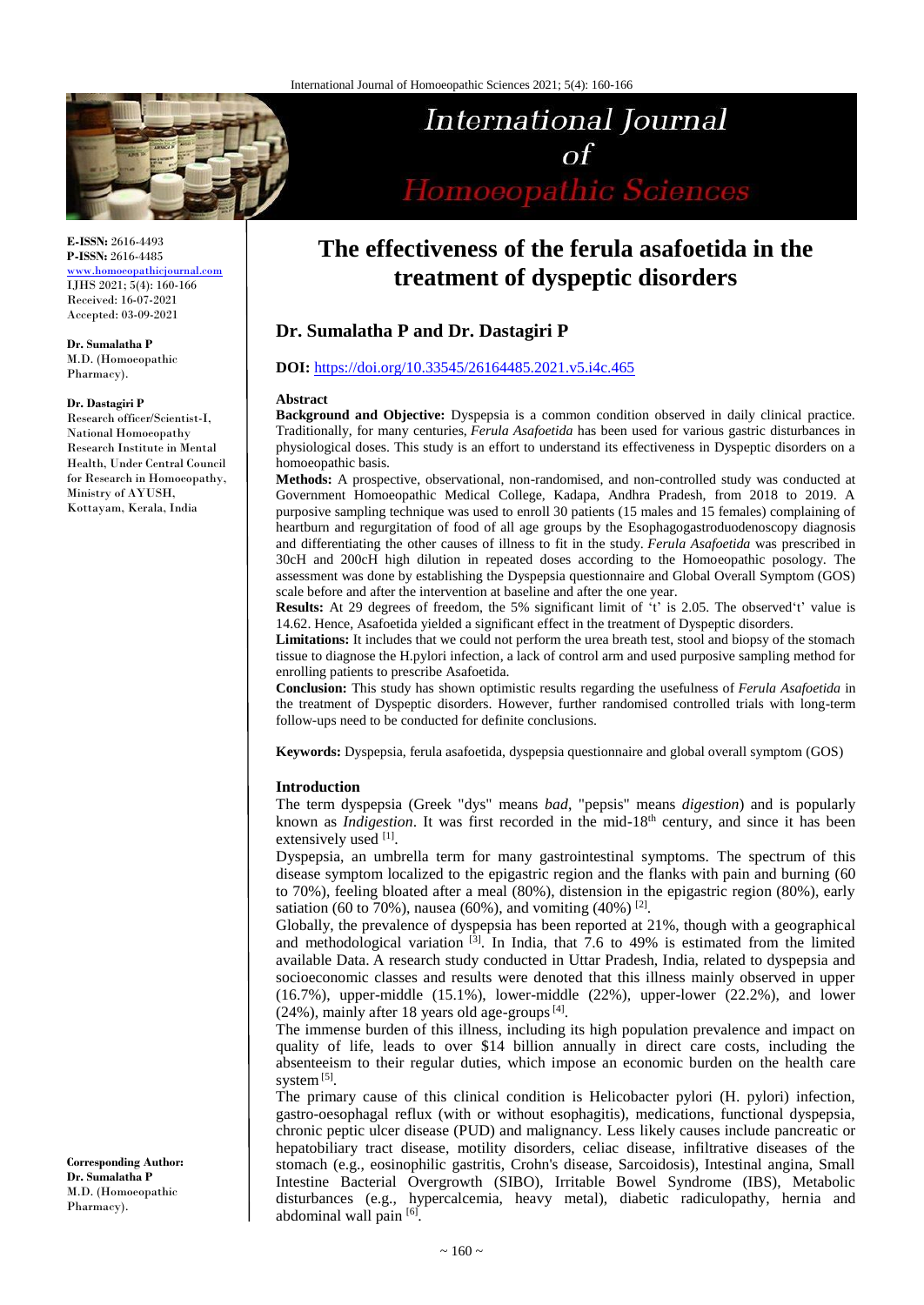Further, Psychological distress, Spicy food habit and increased consumption of coffee may be associated with an increase in dyspepsia symptoms and H. pylori infection  $[7, 8, 8]$ 9, 10] .

The Risk factors include psychological comorbidity, anxiety, chewing tobacco, aerated soft drinks, tea/coffee, disturbed sleep pattern, acute gastroenteritis, smoking, nonsteroidal anti-inflammatory drugs (NSAIDs), and Helicobacter pylori infection. The pathophysiology remains incompletely understood if it is probably related to disordered communication between the gut and the brain, leading to motility disturbances, visceral hypersensitivity and alterations in gastrointestinal microbiota, mucosal and immune function, psychological disturbances, environmental factors, H. pylori and Central Nervous System processing [7, 11, 12].

Plants have been a constant source of drugs, and recently, much emphasis has been placed on finding novel therapeutic agents from medicinal plants. As a result, many people have a preference to use medicinal plants rather than chemical drugs for their minor illnesses. *Ferula Asafoetida* Linn: Asafoetida, the gum resin prized as a condiment in India and Iran, is obtained chiefly from the plant *Ferula asafoetida*. The Latin name ferula means "*carrier*" or "*vehicle*". As a Latinized form of Farsi as "*resin*", Latin foetidus means "*smelling, fetid*" [13] .

From ancient times to the present day, this plant can be used as a domestic/kitchen remedy in different clinical symptoms like bronchitis, hysteria, nervous conditions, asthma, whooping cough, infantile pneumonia, flatulent colic, lowered blood pressure and as a sedative. Moreover, it is widely used in India to prepare certain dishes and medicine in the Indian system of medicine like Ayurveda<sup>[13]</sup>.

Many studies have proven the Asafoetida's relaxing effect on the gastrointestinal smooth muscle; these include the blocking action on excitatory pathways such as histaminergic, cholinergic, or mimicking the action of an inhibitory system like adrenergic, purinergic, GABAergic, and /or nitric oxide. In addition, pharmacological studies have also established the antiviral, antimicrobial, antidiabetic, antioxidant, and gastro-protective activities of the Asafoetida<sup>[14]</sup>.

Burt W.H., in his Physiological Materia Medica, explained the pathophysiological action of Asafoetida mostly on the Muscular system, Glandular system, and Mucous membrane through Central Nervous System. On the Stomach and Abdomen- it produces excessively fetid eructations, smelling like garlic. Great accumulation of gas in the stomach and bowels; the gas constantly presses upward, with belching. Feeling of strong pulsation in the epigastrium; painful hiccough, nausea, vomiting, colic. Meteriosm of the stomach, great tension and difficult eructation; gone, empty feeling in stomach pit, pulsation, and fainting. Pain in stomach, during upward along the oesophagus. Flatulent colic with abdominal pulsation and great distension with gas: hysterical. Watery, green or brown stools, with disgusting odour<sup>[15]</sup>.

However, due to the extensive affinity towards the dyspeptic condition and no clinical evaluations have been reported on the therapeutic effect of Asafoetida in treating dyspeptic disorders, particularly in Homoeopathy. Hence, this research study's primary aim and objective are to explore the effectiveness of the Ferula Asafoetida in treating dyspeptic disorders.

#### **Aim**

The main aim of this study is to ascertain the effectiveness of Ferula Asafoetida in the treatment of dyspeptic disorders.

#### **Objectives**

The main objective of this study is to study the effectiveness of Ferula asafoetida in 30cH and 200cH potency clinically**.** 

# **Materials and Methods**

### **Study Design**

The study is a Prospective, Observational, non-randomised, and non-controlled study.

### **Study Population**

## **Study site**

This study was undertaken on patients attending out-patient and In-patient departments of Government Homoeopathic Hospital, Kadapa, Andhra Pradesh, India, from 2018 to 2019. This research study was conducted after getting the permission and approval from the Guide, Principal of the Institute, Superintendent of the Hospital, and NTR University of Health Sciences, Vijayawada, Andhra Pradesh, India, under the partial submission of the Postgraduate thesis. The sample size of 30 cases was selected, and the sample selection was made at the study setting based on inclusion and exclusion criteria as stated below.

#### **Inclusion criteria**

- 1. Patients of all age groups and both sexes with symptoms of diseases characterised by functional dyspepsia, peptic ulcers, gastritis symptoms, and having clinical symptoms similar to the Asafoetida.
- 2. Patients diagnosed with Functional Dyspepsia, Peptic Ulcer, and Gastritis by Esophagogastroduodenoscopy. Cases under the scope of Homoeopathy and relevant to study are included. Cases having similar symptoms to Asafoetida therapeutics are included. Subject willing to give written informed consent by participants and parents/guardians under 18 years.

#### **Exclusion criteria**

- 1. Complicated signs include tenderness, muscle guarding or rigidity, peristaltic waves, occult blood in the stool.
- 2. Patients with alarm features in dyspepsia include weight loss, hematemesis and melaena, Anemia, dysphasia, vomiting, and palpable abdominal mass.
- 3. Cases other than functional dyspepsia, peptic ulcers, gastritis.
- 4. Positive family history of malignancy.
- 5. Persons suffering simultaneously with any other chronic debilitating disorders and inevitably on conventional medication are excluded.

**Study period:** The study was conducted for a minimum of six months to a maximum of one year. Follow up all the cases were reviewed once in fifteen, thirty days, and all cases were followed for a minimum of six months to a maximum of one year.

#### **Results**

This study needs a minimum of thirty patients, although screened 100 cases and 30 patients were enrolled. However, no dropouts and the data of all 30 cases are represented.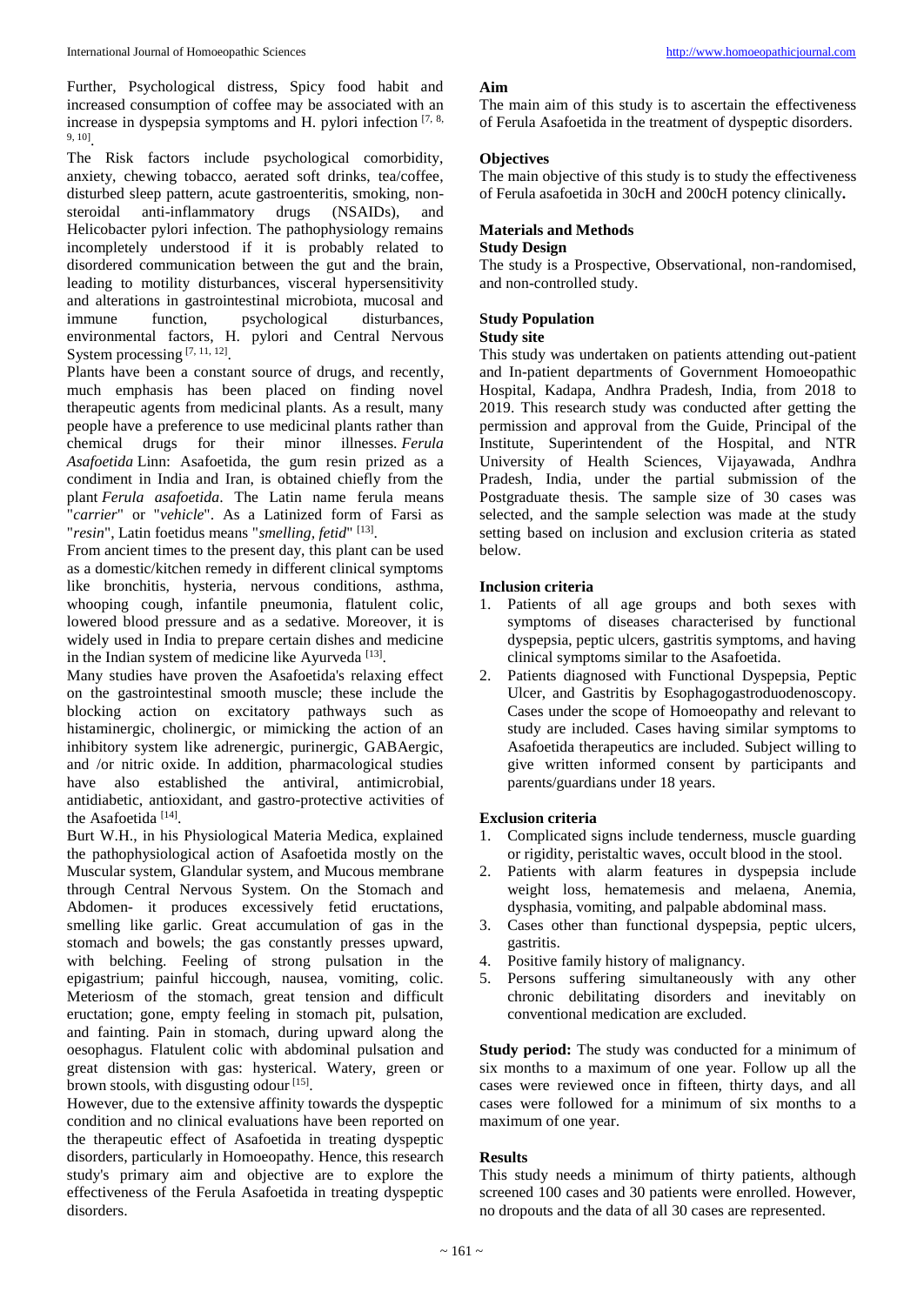#### **Clinical protocol**

- 1. A detailed case history was recorded in a predesigned case taking proforma. Factors that lead to dyspepsia such as alcohol consumption, smoking, irregular sleeping, and dietary habits were also mentioned, enabling us to give about the symptomatology, diagnosis, and treatment. Esophagogastroduodenoscopy (EGD) was an invasive procedure and cost bearing only for diagnosis purposes. Outcome evaluated by providing the Dyspepsia questionnaire and GOS.
- 2. The history was taken in detail regarding past history, treatment history, family history, mental generals, physical generals and life space investigation to arrive at a probable cause of the disorder.
- 3. Potency was selected based on susceptibility age, sex, constitution, duration, seat and stage of the disease.
- 4. EGD was done in patients who agreed to the investigation to distinguish between non-ulcerative and ulcerative dyspepsia or if previous reports are considered.

#### **Outcome measures**

- The treatment results were assessed based on the Dyspepsia questionnaire and Global Overall Symptom (GOS) scale before and after treatment. The observations and results are analysed based on statistical methods and calculations.
- If the patient was under Modern Medicine/Allopathic drugs, they were stopped at a time or gradually tapering the dose depending upon the severity of the complaints.

#### **Management**

- Appropriate general management techniques, including changes in diet and regimen, lifestyle modifications, his/her eating patterns, to avoid high consumption tea/ coffee or alcohol advised depending on the case.
- Patients were also advised to practise relaxation techniques, meditation, and physical exercises according to the necessity of the case.

#### **Treatment and follow UP**

- Two higher dilutions were used, namely 30cH and 200cH. Therefore, 15 cases out of 30 were given 30cH higher dilution, and 15 were given 200cH high dilution based on the patient's susceptibility.
- All the cases were reviewed once in 7, 15 days followed for a minimum of 6 months and a maximum of one year.
- A successive higher dilution was administered whenever a selected or given high dilution failed to bring out the favourable result.

#### **Observation and Results**

- 1. Representation of data according to the age group. (Fig.1).
- 2. Representation of data according to the gender of the patients (Fig.2).
- 3. Representation of data according to the economic

Status (Fig.3).

- 4. Representation of data according to the Habits (Fig.4)
- 5. Representation of data according to the cause of the illness (Fig.5).
- 6. Representation of the data according to common presenting complaints (Fig.6)
- 7. Representation of the data according to the diagnosis (Fig.7)
- 8. Representation of the data about the effectiveness of Asafoetida in dyspepsia symptoms (Fig.8)
- 9. Representation of the data about the effectiveness of Asafoetida concerning Potency (Fig.9).
- 10. Representation of the data about GOS scale before and after (Fig.10).



**Fig 1:** Incidence of age group



**Fig 2:** Distribution of cases in relation to gender



**Fig 3:** Incidence of socio-economic status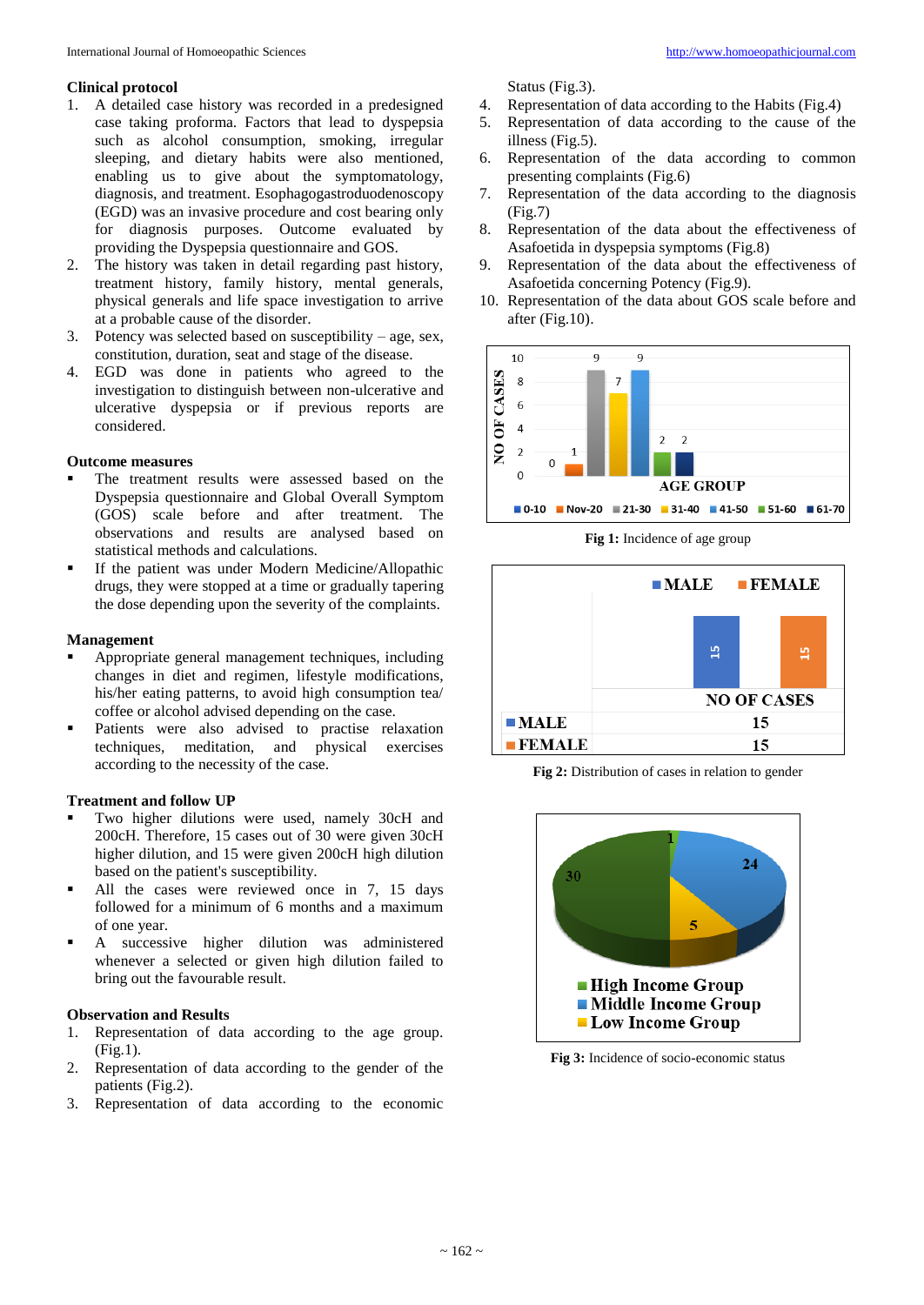

**Fig 4:** Incidence related to habits





**Fig 6:** Incidence of common presenting complaints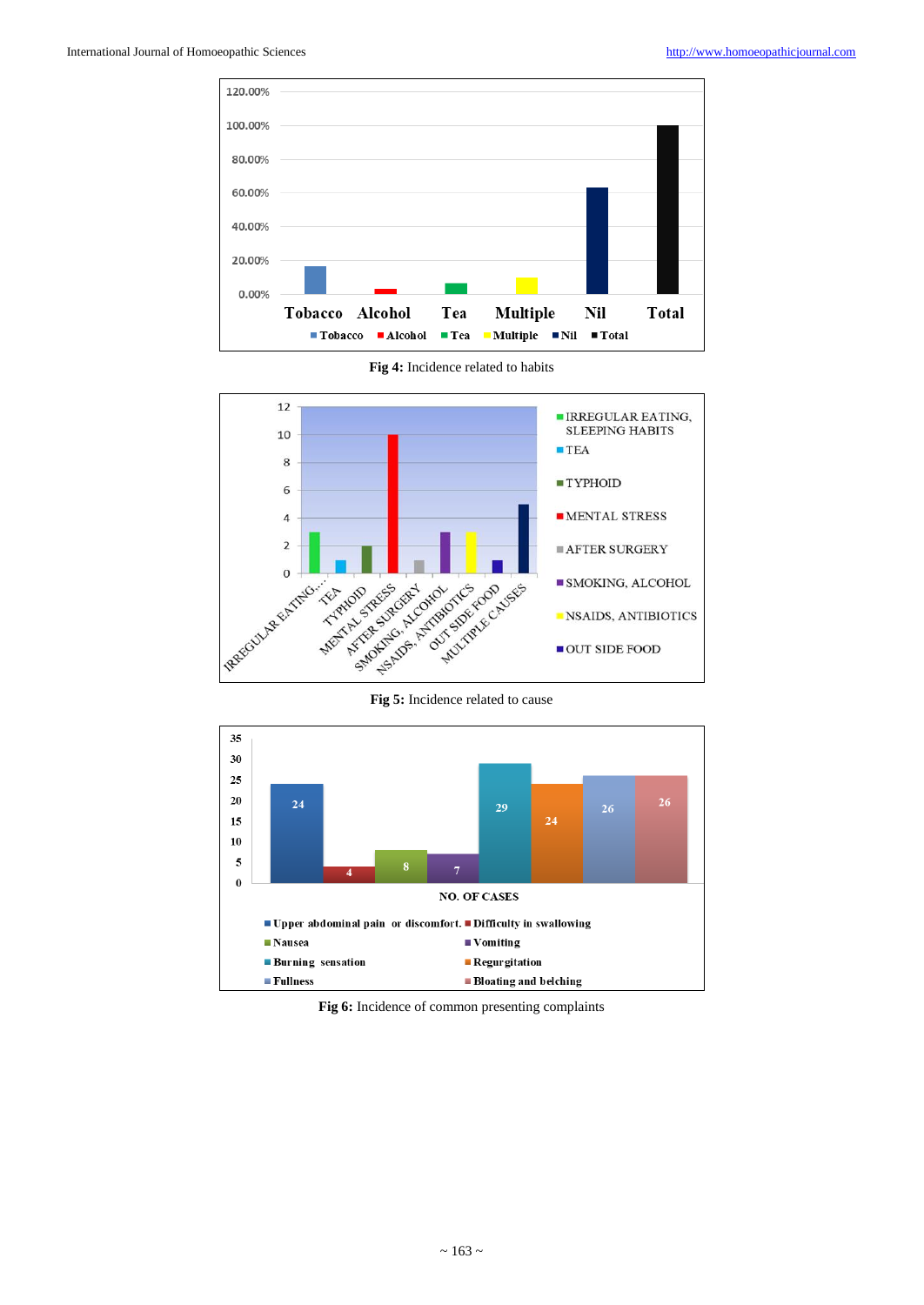

**Fig 7:** Incidence related to diagnosis



**Fig 8:** Effectiveness of asafoetida in dyspepsia symptoms



**Fig 9:** Efficacy of asafoetida related to ITS potency



**Fig 10:** GOS scale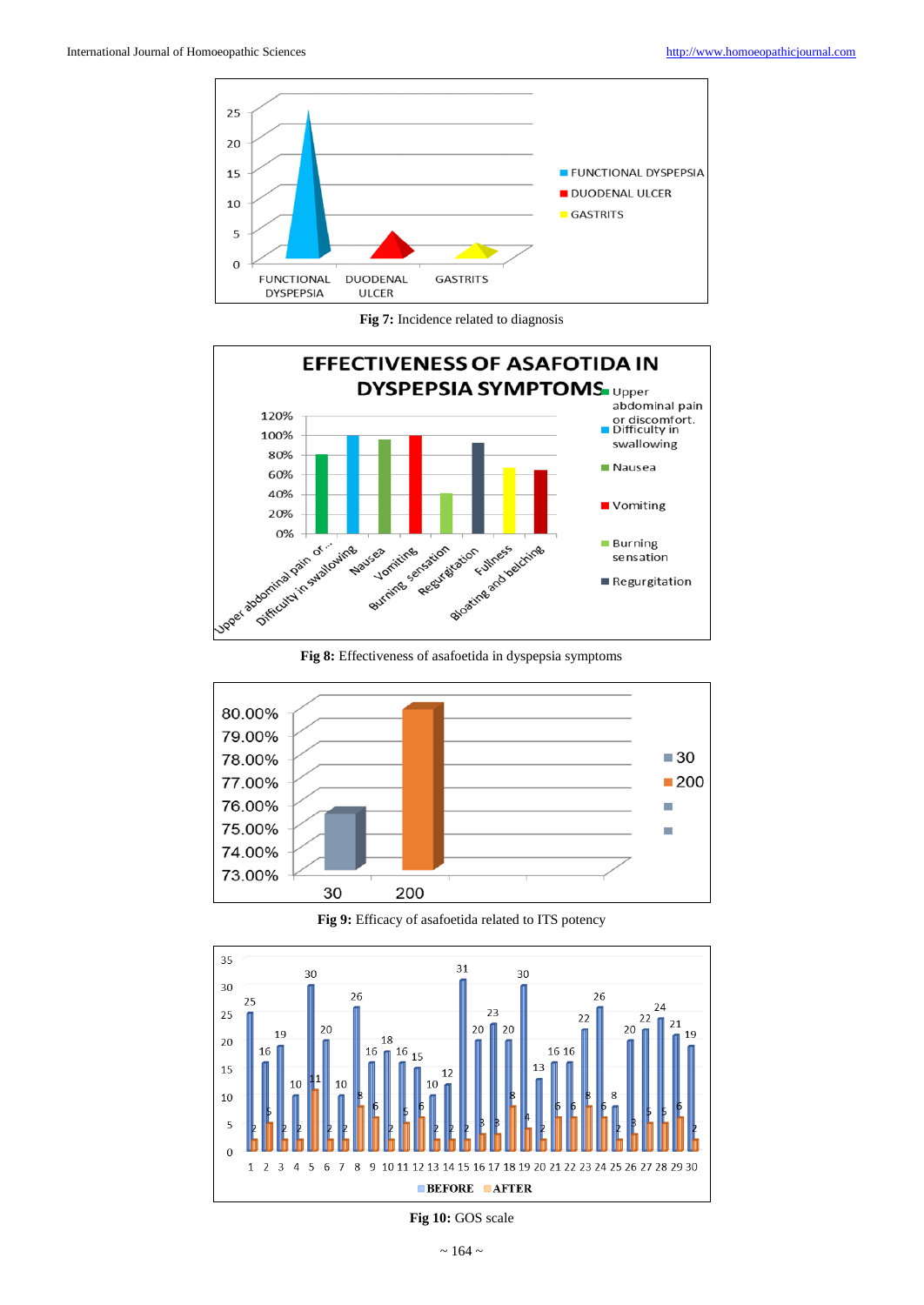# **Results and Discussion**

- **1. Incidence of age group:** In this study of out of 30 cases, 30% (9) patients reported in 21-30 and 41-50 age group, followed by 23.33% (7) patients in 31-40, 6.66%(2) patients in each 51-60 and 61-70, and significantly less percentage, i.e., 3.33%(1) patient in between 11-20 age grope population.
- **2. Gender of the patients:** Out of 30 cases, males (15), i.e., 50%, and females (15), i.e., 50%. So that means the overall incidence of dyspeptic disorders is equal in males and females.
- **3. Socioeconomic Status**: In this study, the highest no. of cases, 24, i.e., 80% are recorded in the middle-income group, and 5 cases, i.e. 16.66% in the low-income group, and only 1 case 3.33% was recorded in the highincome group. Thus, the highest number of cases, 24 (80%), are recorded in the middle-income group; this observation is close to the existing literature.
- **4. Habits:** The highest no. of cases 19, (63.33%) are recorded having no habits, and 5 cases, i.e., 16.66% tobacco chewing and smoking, 3 cases, i.e., 10% multiple habits, and 2 cases, i.e., 6.66%, having tea habit, and 1 case, i.e., 3.33% having alcohol habit in total 30 cases.
- **5. Cause of the Dyspepsia:** Out of 30 cases, 10 cases (33.33%) are due to mental stress, and 5 cases (16.66%) are due to multiple causes, and 3cases (10%) each due to irregular eating, and sleeping, smoking and alcohol habits, using NSAIDs, and antibiotics. Of 2 cases due to typhoid, i.e., 6.66%, and 1 case each due to tea drinking, eating outside food, after surgery, due to unknown cause, i.e., 3.33%.
- **6. Common Presenting Complaints:** In this study of 30 cases of non-ulcer dyspepsia draws few observations regarding the incidence of symptomatology; the Burning sensation is the highest recorded symptom of dyspepsia in 30 cases 29 cases (96.67%), Bloating and belching, Fullness 26 cases (86.67%), and Regurgitation, Upper abdominal pain or discomfort 24 cases (80%), and Nausea 8 cases (26.67%), and vomiting 7 cases (23.33%), and difficulty in swallowing 4 cases (13.33%).
- **7. Diagnosis:** Out of 30 cases, most cases 24, i.e., 80% were Functional Dyspepsia, and 4 cases, i.e., 13.33%, had duodenal ulcers and 2 cases, i.e., 6.66% having gastritis. This finding is in equivalence with the current understanding of the incidence of Non-ulcer Dyspepsia. Furthermore, this observation indicates that dysmotility-like dyspepsia is more common than ulcerlike or unspecified Dyspepsia of Rome criteria.
- **8. Effectiveness of Asafoetida in Dyspepsia symptoms:** It has been observed that Asafoetida is highly effective in treating difficulty in swallowing and vomiting (100%), nausea (95.83%), regurgitation (93%), abdominal pain or discomfort (81%), the fullness of abdomen (67.3%), Bloating and belching, (64.94%), Burning sensation, (41.33%). This shows that the result of this work is more encouraging in treating dyspeptic disorders.
- **9. Effectiveness of Asafoetida concerning Potency:** Among the study group of 30 patients, the exciting part of this critical study was regarding the Potency of Asafoetida, which gave a good percentage of relief. When the high dilution was observed, the Asafoetida

was highly effective in 200cH high dilution, i.e., 79.93%, and 30cH high dilution (75%).

**10. Observation of GOS before and after** the intervention of Asafoetida shows the significant improvement in the dyspeptic symptoms without any noticeable adverse events in all thirty cases.

**Statistical Analysis:** Statistical analysis was done using paired t-test and f test. At 29 degrees of freedom, the 5% significant limit of 't' is 2.05. The observed 't' value is 14.62. So null hypothesis was rejected, and the Alternative hypothesis was accepted. Thus, Asafoetida produced a significant effect in the treatment of dyspeptic disorders. The calculated standard deviation  $S_1$  30cH high dilution is -27.03 is less than the estimated standard deviation  $S_2$  of 200cH high dilution is 128.02. So, 30cH high dilution is consistent with 200cH high dilution.

# **Conclusion**

Dyspepsia is a significant gastrointestinal tract disease; unlike IBS, people of any age and sex can suffer from this illness. Nowadays, many people suffer from dyspeptic disorders due to various causes like altered diet or living patterns, high consumption of stimulants like tea/coffee, carbonated drinks, alcohol, abuse or adverse effects of NSAIDs, and inevitable psychological distress may provoke this illness. The clinical diagnosis was made based on eight clinical symptoms, i.e., pain or discomfort in the abdomen, difficulty swallowing, nausea, vomiting, burning sensation, regurgitation, fullness, bloating and belching, confirmed with EGD procedure, and severity of the symptoms assessed by Dyspepsia symptom score, GOS before and after the intervention the Asafoetida.

According to the definition of dyspepsia, the percentage of the spectrum of the symptoms are similar to this study, as like burning (96.6%), bloating, belching after a meal (86.67%), upper abdominal pain and discomfort (80%), nausea and vomiting (26.67% and 23.33%) respectively.

It has been observed that the incidence of this illness was more in the middle-income group (80%) which contrasting the citing literature conducted in India, maybe the awareness of Homoeopathy more in the educated population.

In this study, the causes and risk factors are explicitly resemblances to the citing literature, like psychological distress/stress is the most prominent cause, followed by multiple causes, irregular eating habits, consumption of smoking and alcohol, and more minor causes are like tea/coffee, infections(Typhoid), after surgery, NSAIDs, and outside food.

In all patients, a significant decrease in the symptom score from the first follow-up assessment was seen. Furthermore, the improvement continued in all cases in the dyspepsia questionnaire score and GOS scale also.

Out of 30 cases of Non-Ulcer (Functional), Ulcerative, and Gastritis Dyspepsia, the efficacy of Asafoetida was critically evaluated, mostly 200cH higher dilution shown the better results compared to 30cH higher dilution.

The limitation of this study is that we could not perform the urea breath test, stool and biopsy of the stomach tissue to diagnose the H.pylori infection due to non-cooperation from the participants, a lack of control arm and used purposive sampling method for enrolling patients to prescribe Asafoetida. Nevertheless, these favourable results will lead to randomised controlled studies with a larger sample size to